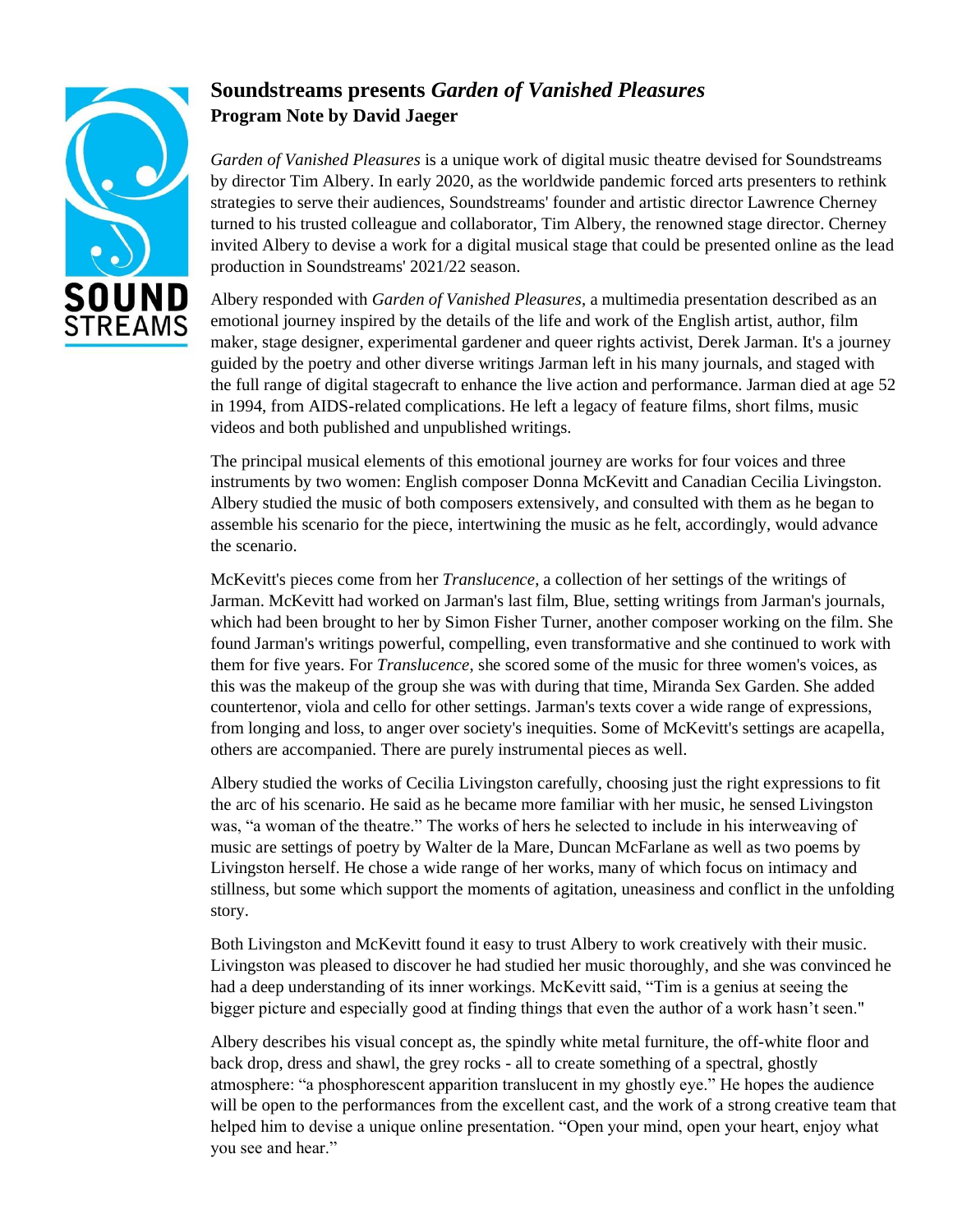

# **Text for** *Garden of Vanished Pleasures*

Editor's Note: Every effort was made to copy the text from the songs. They may differ slightly from original poetry.

## *Garden of Vanished Pleasures*

*Text*

The lyrics for Cecilia Livingston's songs are written by her and by poets Duncan McFarlane, Walter de la Mare and Janey Lew.

For her songs Donna McKevitt uses poems by Derek Jarman. Jarman was an English filmmaker, visual artist, diarist, gardener and queer rights activist.

He lived the last few years of his life by the sea at Prospect Cottage next to Dungeness Power Station on the south coast of England, where he created a beautiful garden out of the shingle. He gradually lost his sight before dying of Aids in 1994.

#### **Silver**

*Spoken* 

Silver fox, silver leaf, silver weddings. The silvery moon, silvery seas. Silver is for the night.

#### **What If?**

*Sung* 

What if the present were the world last night?

Your love stabbed in the setting sun dies in the moonlight fails to rise thrice denied by cock crow in the dawn's first light.

## **Silver**

*Sung* 

Slowly, silently, now the moon walks the night in her silver shoon: This way and that she peers and sees silver fruit up on silver trees; One by one the casements catch her beams beneath the silvery thatch; Couch'd in his kennel, like a log, with paws of silver sleeps the dog; From their shadowy code the white breasts peep of doves in a silver feather'd sleep; A harvest mouse goes scampering by, With silver claws and a silver eye; And moveless fish in the water gleam By silver in a silver stream.

## **Translucence**

*Sung* 

A phosphorescent apparition translucent in my ghostly eye shimmers in the star-lit sky the starts shine through him, bright as a child's sparkler

The ghost, a Mister See-through from somewhere back before tiptoes across sea horses drifts along the corridor.

A bubble in a breath of cold, I've never seen a ghost before

Mister See-through is a transparent pellucid as a shrimp lustrous glass aorta opening and closing Diaphanous Medusa Umbrella of the deep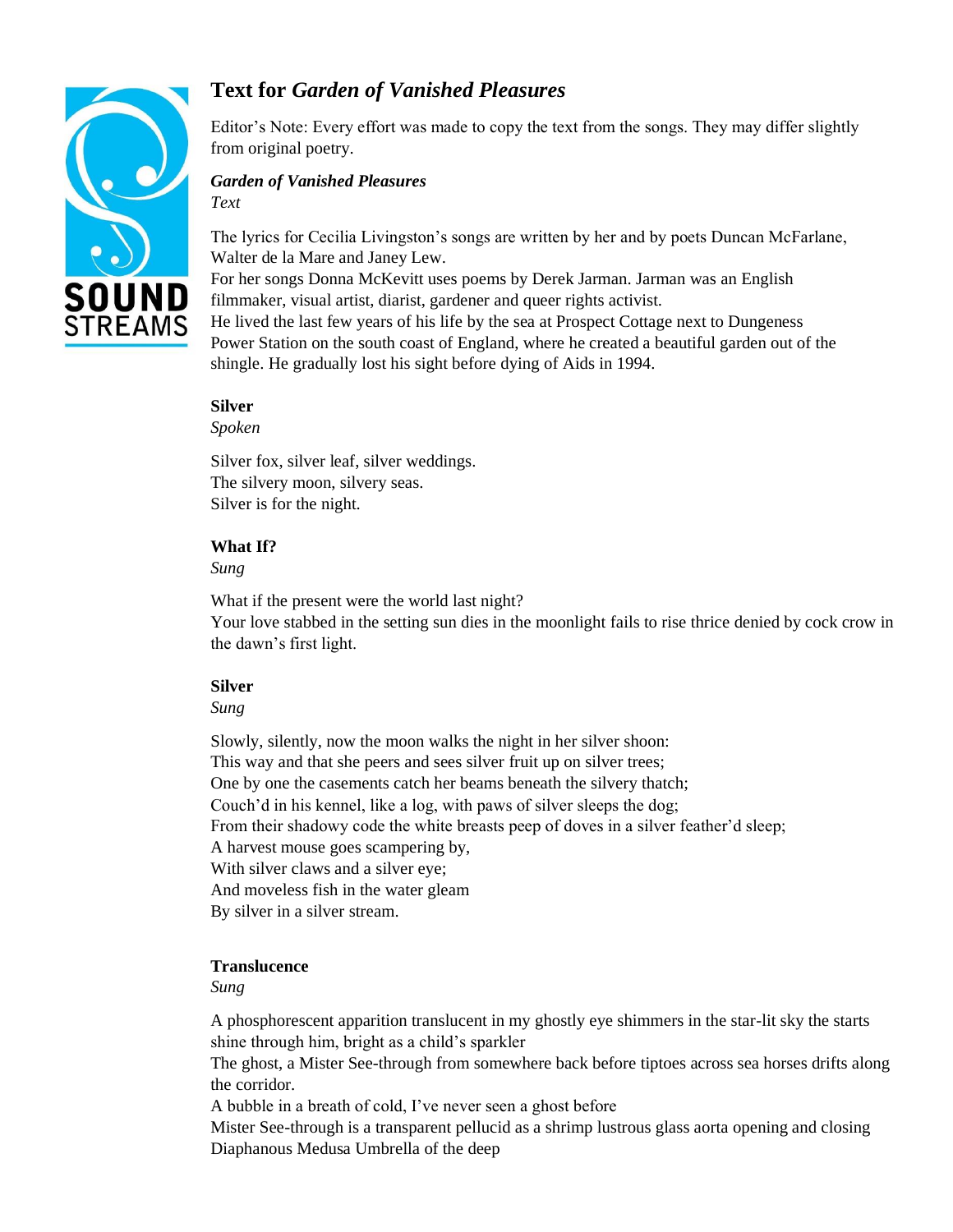

Ghosts I'm told take flight in dawn's half light, as the black bird sings they spread their wings and flit like bats to the attic

But See-through dazzles even on sunny days dancing in the ripples of a June heat haze. Glittery ghost.

He waits for the sun to set, then walks the corridor again.

Today he's changed his sex.

She wears a dress of silk gossamer so fine that any bride could pull it through a wedding ring A dragonfly with ultraviolet wings, her dress rustling as she vanishes behind the diamond window pane.

In the mirrors on the wall she is not seen at all.

Will she be my Mister See-through next time she floats this way?

One of Della's ladies crossing gender in time.

With a beard of spun glass she slips between my fingers rippling with laughter

I thought that Ghosts were silent, as slow-worm lamps that spark.

Opalescent creatures of shadow and the dark.

Oh how they chatter debutantes on crystal stairs.

Iridescent matter.

Flaring glassy chandeliers they dance a tinsel quick step pianola phantoms swaying seaweed sarabands.

As she disappears I toast my ghost in acqua vite

Luminous presence.

#### **Here and gone**

*Spoken* 

I will tell you. The barge she sat in, like a burnish'd throne, Burn'd on the water; the poop was beaten gold, Purple the sails, and so perfum'd The winds were love-sick with them

#### **Parting**

#### *sung*

Before I ever leave how I imagine returning to you, Before I ever leave how I imagine returning to you, Like the chipped edge of a ceramic dish fitted perfectly into place. Not a speck of dust disturbed in the break, not a speck of dust disturbed in the break speck of dust, speck of dust, speck of dust, speck of dust, Absence is a measurement calibrated to memory, A scale of units smaller that the sound of an inhale, only as wide as the quarry between us when we lie, when we lie clavicle to clavicle, hip bone to hip bone Every breath, every breath a coax, a grain of silent mending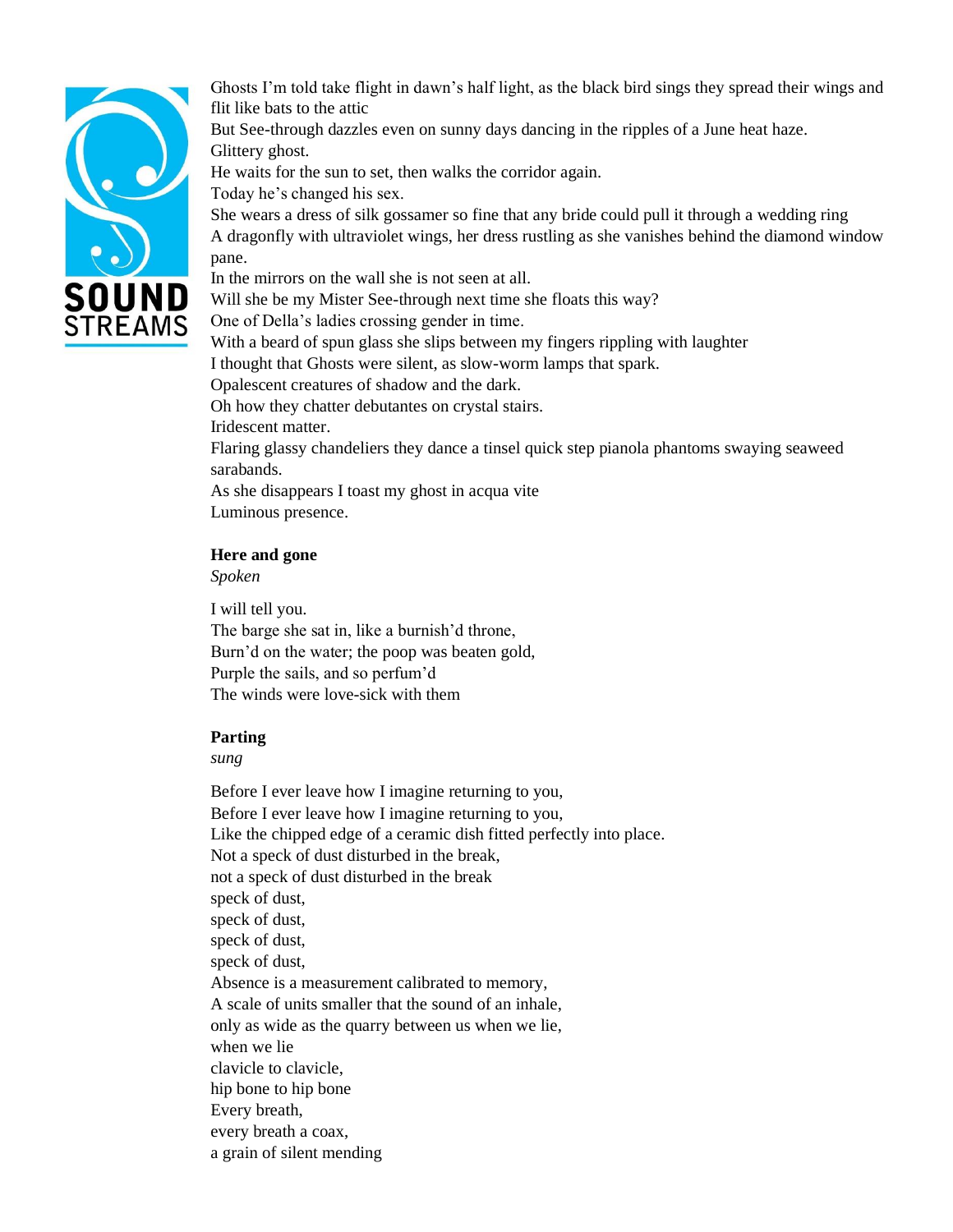

#### **Nature**  *sung*

Nature the unnatural red in tooth and claw Out to destroy me In the good old days you went mad I've kissed the scarlet lips of insanity and sent him on his way

## **Kalypso**

*sung* 

I don't know why my skin seems thin, or why I'm tired all the time. I wish the rain could break this heat; there's not a cloud left in the sky, the sky, I don't know why I should repeat this sad old fallacy: somehow the weather thinks that we should be together; night, night comes around, but it's too hot for me to sleep, now so much of what we had you tooktook with you, when you were away. I know I sound-I know I look like I've got something on my mind; there's really nothing left to say or raise in vain against the tides. It's nothing never-mind; it's just a wish, That if it's not too much, if it's alright, some night, night, some night I'd like to walk out in the rain, rain, rain, again, come home, come home to sleep, to drift and dream off to a world else-where, with, you, with you, with you, where it keeps raining all the time.

## **Grey**

*Spoken* 

Grey is the world Into which the colours fall - The dream ends in grey

## **I Sit Here Immobile**

*sung* 

I sit here immobile The winter sun luminous Over the darkening waves Your dreams laughter lost in the wind The heavens are fallen The closed gates ruse The rainbow is broken All our memories wasted Salt tears wound my blind eyes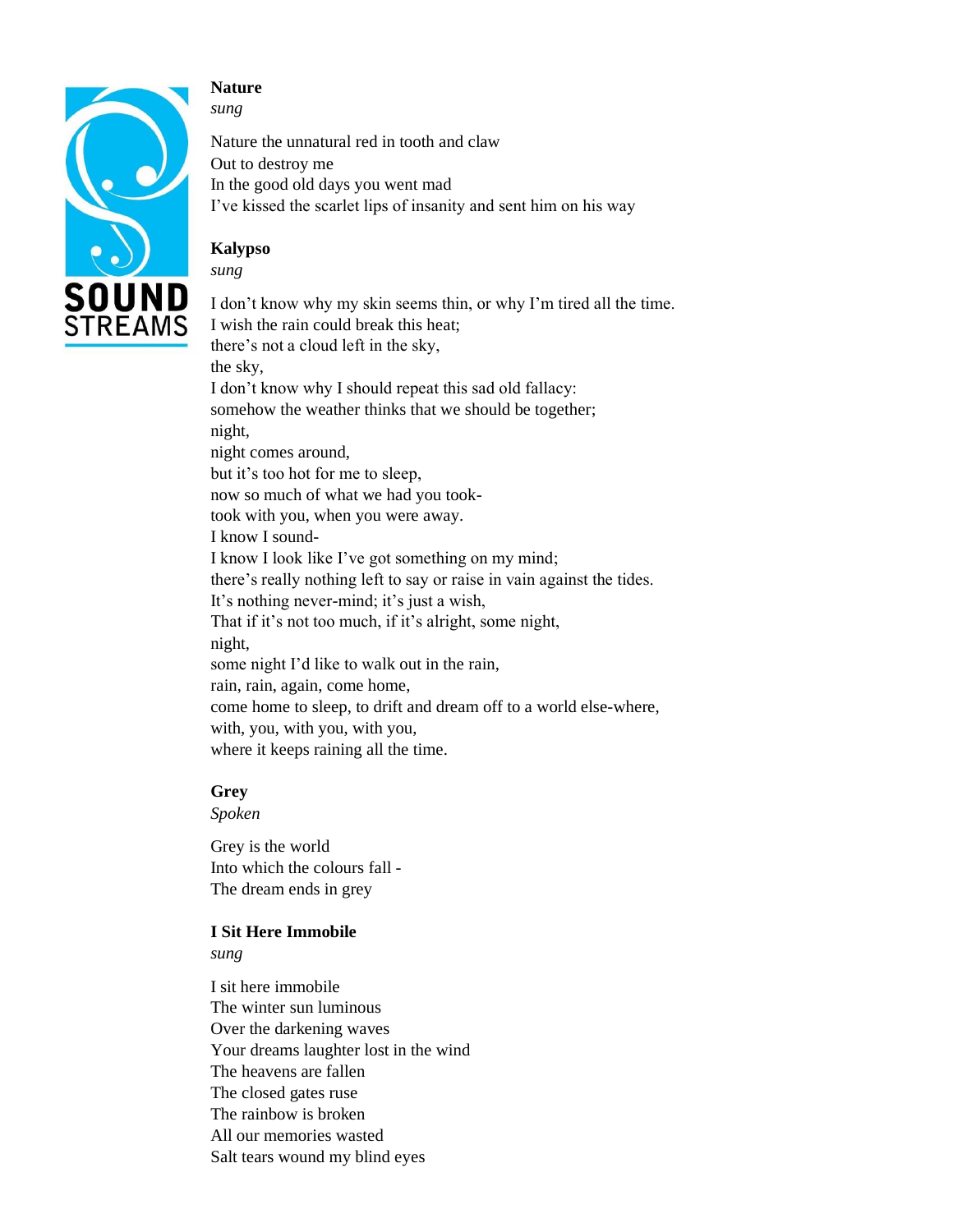

As I write these words Fires stoked by strangers Consume your heart I stumble through the day of your passion Did you imagine one morning the sun would not rise, That I would be left to bear witness?

## **Two Dreams**

*sung* 

I, I, I stand, I, I, I stand, I stand, I stand, I stand at the edge, I stand at the edge of the sea, The grey, the grey sky The grey, the grey sky flames and then grows dark. In the gloaming, in the gloaming, in the gloaming, the surf aches my knees, the surf aches my knees. My feet, My feet like two fish, like two fish, below me. I stand, I stand at the edge of the sea, I stand at the edge. I stand.

#### **Sebastiane**

*sung* 

Sagita funesta acu tetigit Umbraque tegit aquas Et aura tacet Aves non canunt Deficit ab orbe color Sebastianus De mundo discessit Ad solem modo sagittae advolat Nox non umquam eum occupabit Diseessit ab horis orbis atris Ecce vulnera sagittarum Sanguis vitae fluit in harena Calthae solis in radis folia Explicantes surgunt, Flores apollinis aureos Sebastiane Sebastiane Da iuveni deo qui luminibus aureis est multa basia Da amatori multa basia Et vesperis in luce Mundum hunc recordare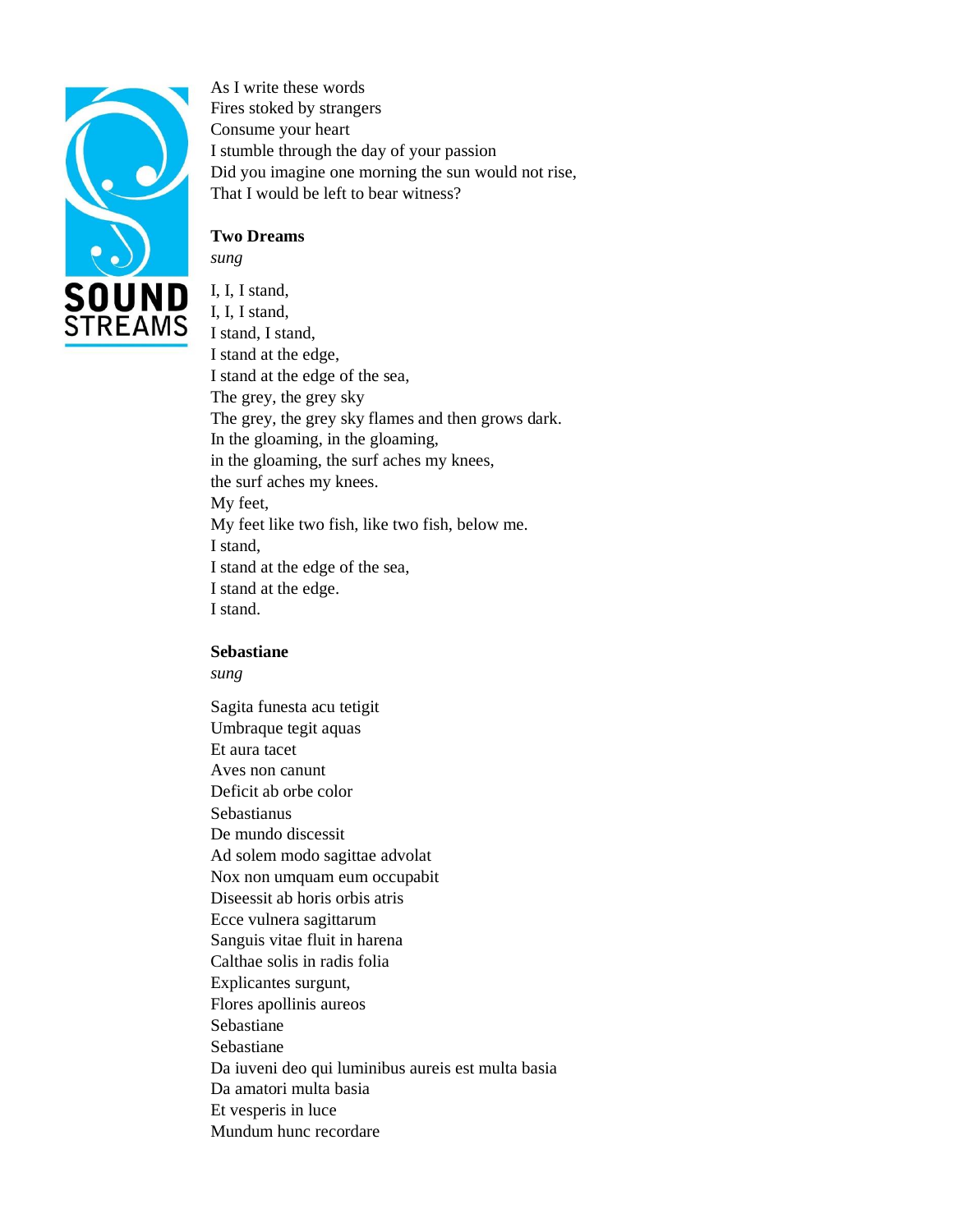

## **I Am A Mannish Muff Diving Size Queen**

I am a mannish muff diving size queen with bad attitude An arse licking psycho fag molesting the flies of privacy balling lesbian boys A perverted hetero demon crossing purpose with death.

## **Adam & Eve & Punch-Me-Not**

*sung*

*sung* 

Adam delved and Eve span Who was then the gentleman? Adam and Eve and Punch-me-not went down to the river to bathe Adam and Eve were drowned Who do you think was saved? Ring a ring a roses pocket full of posies ti-shoo a ti-shoo we all fall down.

#### **Impatient Youths**

*sung*

Impatient youths of the sun burning with many colours Flick combs through hair in bathroom mirrors Fucking with fusion and fashion Dance in the beams of emerald lasers mating on suburban duvets cum spattered nuclear breeders What a time that was.

#### **Yellow**

*spoken* 

Yellowbelly's snake eyes poison. He crawls over Eve's rotting apple wasp-like. He stings you in the mouth. His hellish legion buzz and chuckle in the mustard gas. They'll piss all over you. Sharp nicotine stained fangs bared.

## **Mercy**

*sung* 

Your mercy's nothing: worthless. Save it. With ev'ry second's twitch you change your minds; how soon and easy you forget your fears, the desp'rate hungers in the hollows of your bodies, the press of bones inside your sliding skin: slide, sliding as easily as lies that slip between your lips like breath and bile. You jig and you spin and you lisp, and you pseudonym your sins and your desires, and your desires are a sick man's thirst,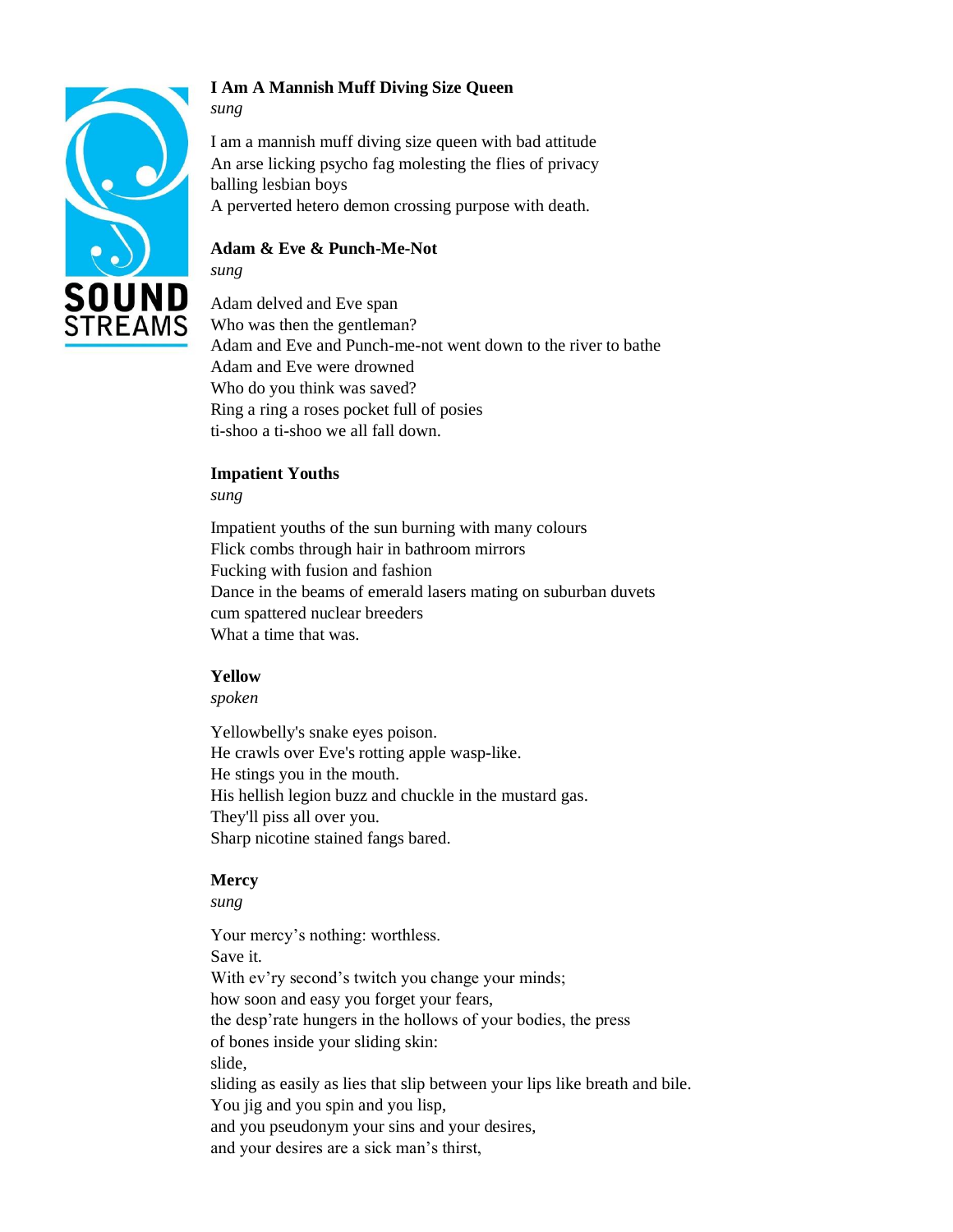

craving, craving most the thing that poisons. There is another justice, yet you want this vicious chase: the slit throats, the bracelets smeared with blood, the touch of steel, the sudden eyes … eyes. And still this planet dances on around its seething, heedless fire, your justice shining and drying and spinning in the sun: turning your ignorance to cruelties, so what should make you shiver makes you smile.

# **The System**

*sung* 

The system left me with such a profound dislike of my own I would be quite happy to see the young businessmen who sit behind their papers on the Ashford train liquidated with the Xeroxed boys from the city wine bars Spoilt baby faces loathsome suits ties and collars Ordering people about I can't abide the English system that has everyone queuing except those that have no need to as they jumped it long ago Nor can I abide the values of this repression its false houses marriages families The church of England, sport, All the rotten paraphernalia The anger fizzes on below the surface waiting to explode … destroy How many people feel the same way? Blue spoken I have walked behind the sky. What are you seeking? The fathomless blue of bliss.

## **No Dragons**

*sung* 

No dragons will spring from these circles These stones will not dance and clap hands At the solstice beached on the shingle they lock up their memories upright as sentinels in the dry grass Rolled by the sea down the centuries they wait for the great tide that will come up second time calling them back to the depths where the salt sea will unlock them They'll talk to strange creatures of their time here telling them how the postman came up the path with your letter how I could not conceal my happiness and walked backwards and forwards skipping How when you came we set off under a full moon to watch the patient fishermen throwing handfuls of pebbles in a shower of sparks under a starlit sky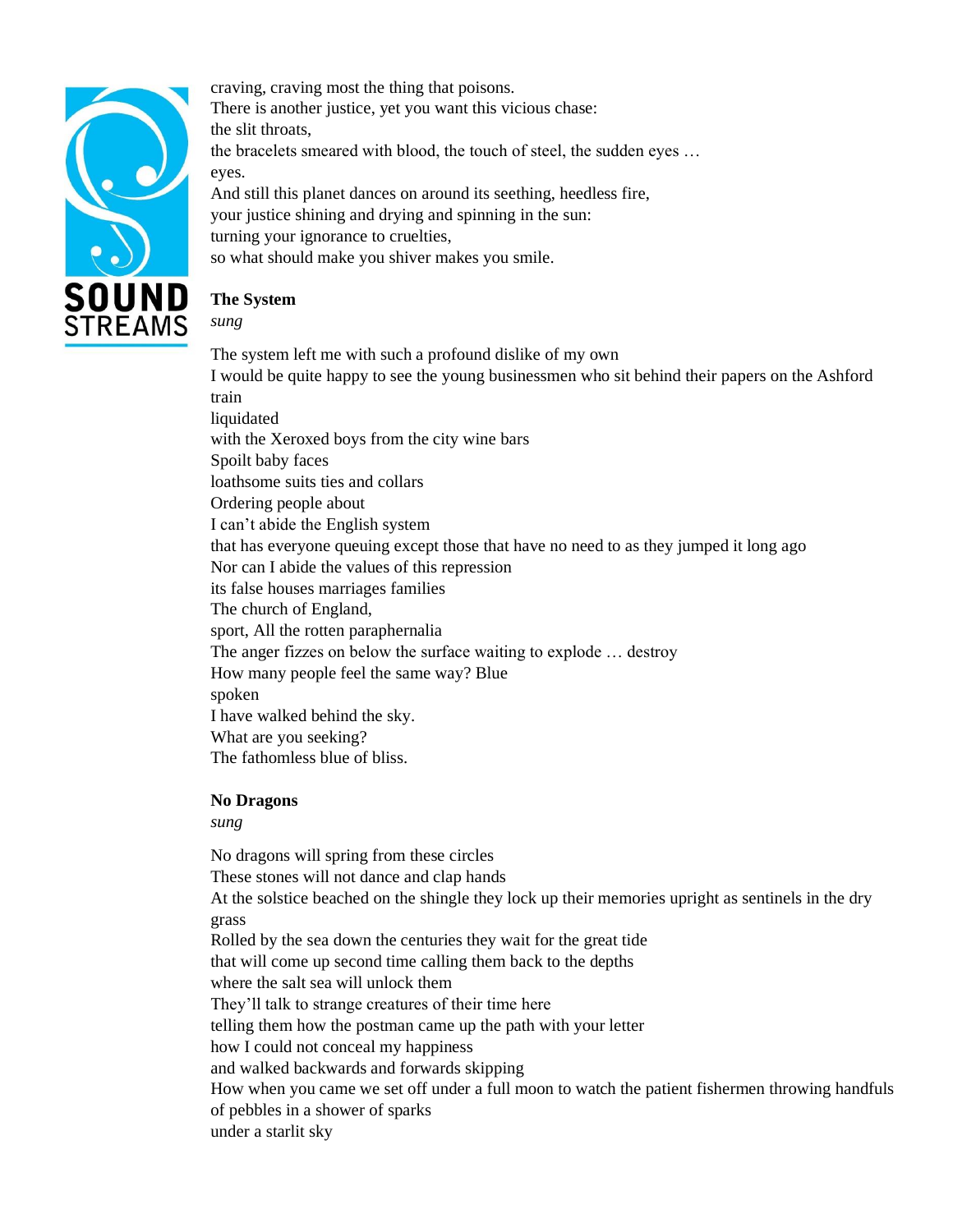

of your face lit by the beam of the lighthouse every ten seconds a little from green eyes a wink holding hands

## **Kiss Goodnight**

*sung* 

(doom doom too-doom refrain) When I was a child. I was afraid of the dark, but now, Love, I see that night, that night, is a time for peace. (here side by side refrain) we sleep, each with an arm around each other, drifting side by side, drifting far but never untethered, always together

#### **Snow**

*sung* 

No breath of wind, No gleam of sun, Still the white snow, Still the white snow whirls, whirls softly down. Twig and bough and blade and thorn All in an icy quiet forlorn Whisp'ring, whisp'ring, rustling through the air, on till and stone, roof ev'ry where, It heaps its powdery, powdery, powdery crystal flakes, of ev'ry tree a mountain makes; 'Til pale and faint at shut of day Stooops from the West one wint'ry ray, And feather'd in fire Where ghosts the moon, A robin shrills, shrills, shrills his lonely tune.

## **I Walk In This Garden**

*sung* 

I walk in this garden, holding the hands of dead friends Old age came quickly for my frosted generation Cold, cold, cold they died so silently Did the forgotten generations scream? Or go full in resignation Quietly protesting innocence Cold, cold, cold they died so silently I have no words, my shaking hand, cannot express my fury Sadness is all I have no words. Cold, cold, cold you died so silently. Linked hands at 4 a.m., deep under the city you slept on Never heard the sweet flesh song. Cold, cold, cold they died so silently. Matthew fucked Luke fucked Mark fucked John. Who lay on the bed that I lie on. Touch fingers again as you sing this song. Cold, cold, cold we die so silently.